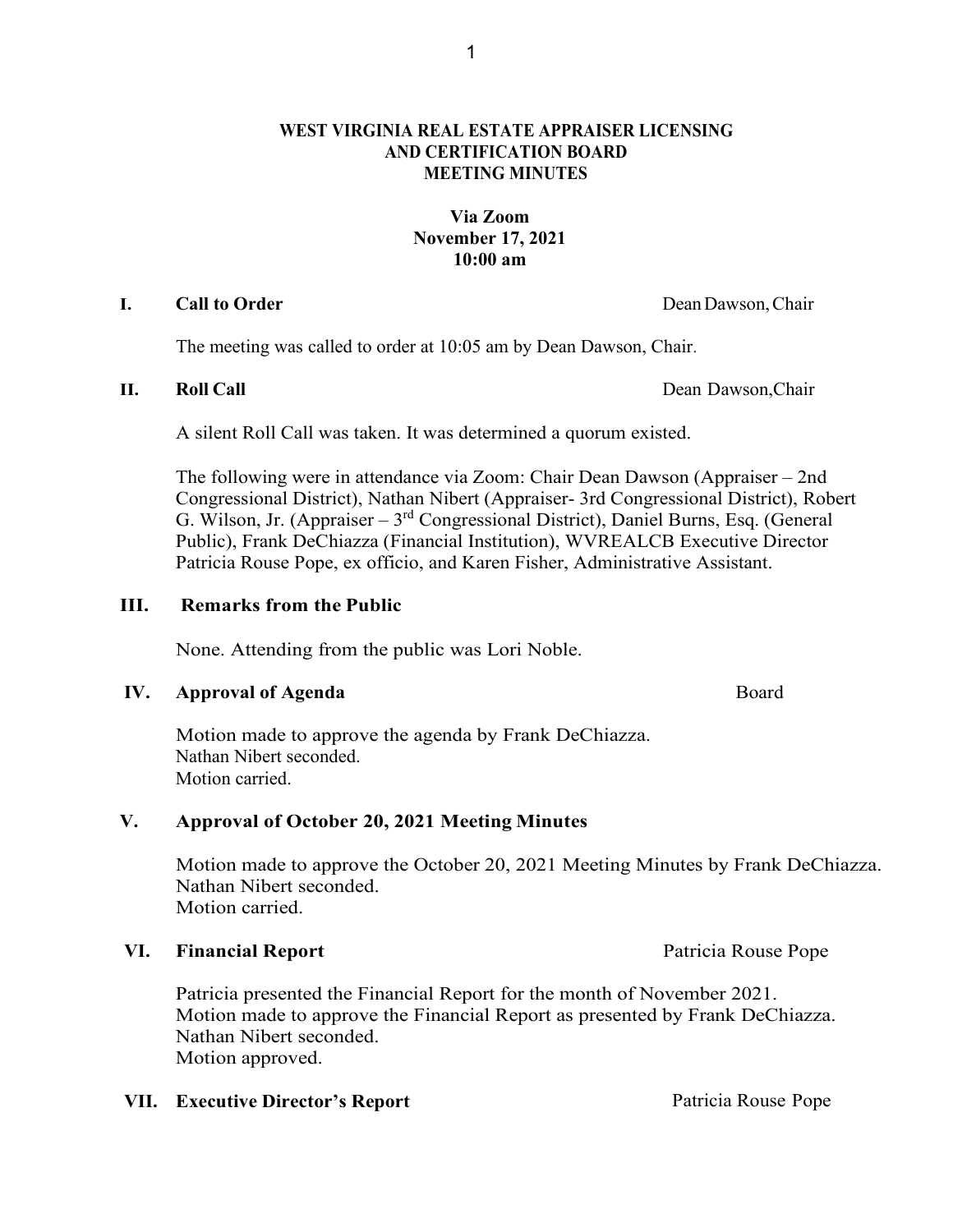Patricia called the Board's attention the following:

1. Board-provided USPAP manuals.

The email announcing the Board will provide the 2022-2023 USPAP manual was sent on Friday, November 9<sup>th</sup> to all WV-licensees and apprentices. The manuals will be provided upon request and the deadline to respond is Monday, November  $29<sup>th</sup>$ . To date, there have been 162 requests received.

2. Update regarding PERD

Performance Evaluation and Research Division (PERD) presented its findings to the Joint Government Organization Committee Monday, November 11<sup>th</sup>. At the end of their report, it was stated to the committee by PERD the Appraiser Board intends to have the issue resolved in the 2022 legislative session. (Deleting the one sentence in 30-38-17 that states the board may, after a public hearing or public comment period held in accordance with provisions of §29A-3-1 et seq, adopt revised versions or make modifications of or additions to the uniform standards of professional appraisal practice.) There were no questions from committee members.

3. Appraisal Subcommittee (ASC) State Offsite Assessment (SOA)

ASC Policy Managers, Claire Brooks, Kristi Klamet, and Maria Brown are conducting the offsite assessment this week. Staff has been working with them since Monday providing details about both the Appraiser and AMC Programs, as requested, and have met with them twice to discuss details. The concluding meeting will take place either the afternoon of November 17, 2021 or the following day.

Claire Brooks will present an overview of the ASC and the assessment when agenda item "New Business" is covered today.

### **VIII. Legal Counsel Report**

None.

## **IX. Committee Reports & Recommendations**

### **A. Standards Dean Dawson**

No Report of Recommendations of 11.10.2021 Meeting was presented, as all matters continue as pending.

New Complaint(s) S21-008

New Allegation(s) A21-014 - Continued

Pending Allegation(s) None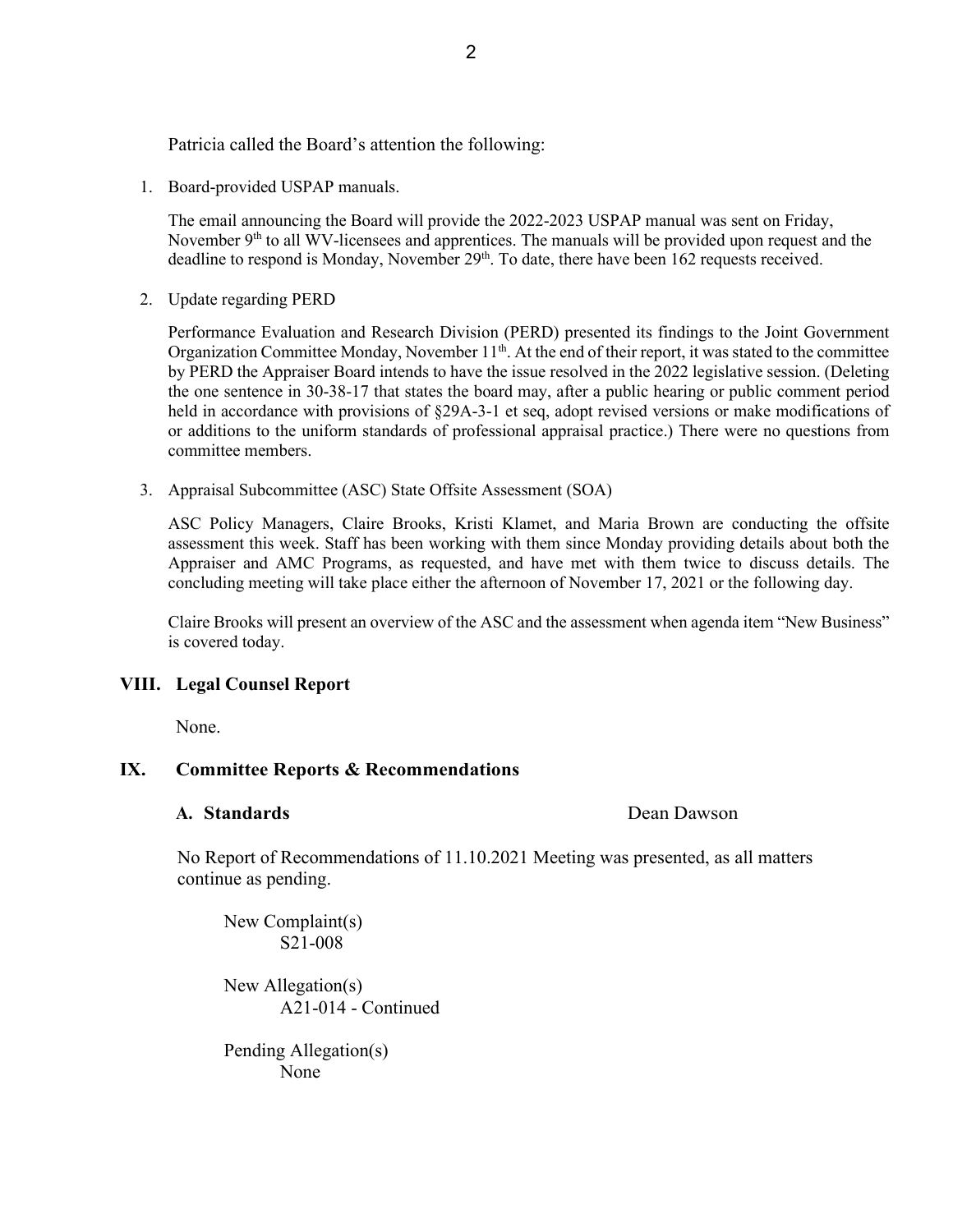Pending complaint(s)

- a. S20-001-C
- b. S20-002-C
- c. S20-006-C Hearing date TBD
- d. S20-010-C
- e. S20-012-C
- f. S20-013-C
- g. S21-001-C
- h. S21-002-C
- i. S21-003-C
- j. S21-004-C
- k. S21-005-C
- l. S21-006-C
- m. S21-007-C
- n. Hybrid-related Appraisal

# **B. Upgrades** Nathan Nibert, Chair

Report of recommendations of 11.10.2021 Meeting:

- a. U21-036-L Approved
- b. U21-026-L Denied
- c. U21-021-S Denied
- d. U21-037-SE Approved
- e. U21-038-SE Approved

Motion made to accept the Upgrades Committee recommendation by Nathan Nibert. Robert Wilson seconded. Motion carried.

# **C. Education Board**

 Consideration of Approval of Education Courses for QE or CE. None

### **X. Open Business**

- A. Consideration of Practical Applications of Real Estate Appraisal (PAREA) Continued
- B. Consideration of WVOT Website Issues & Researching Other Vendors Continued.
- C. Consideration of AMC/Appraisal Continued.
- D. Consideration of Zoom Protocol Continued.
- E. Consideration of In Person Meetings Continued due to on-going COVID-19 concerns.
- F. Consideration of McCune Matter Continued.

# **XI. New Business**

A. Recognition of The Honorable Anthony J. Julian, outgoing Board Member – accomplished.

# 3